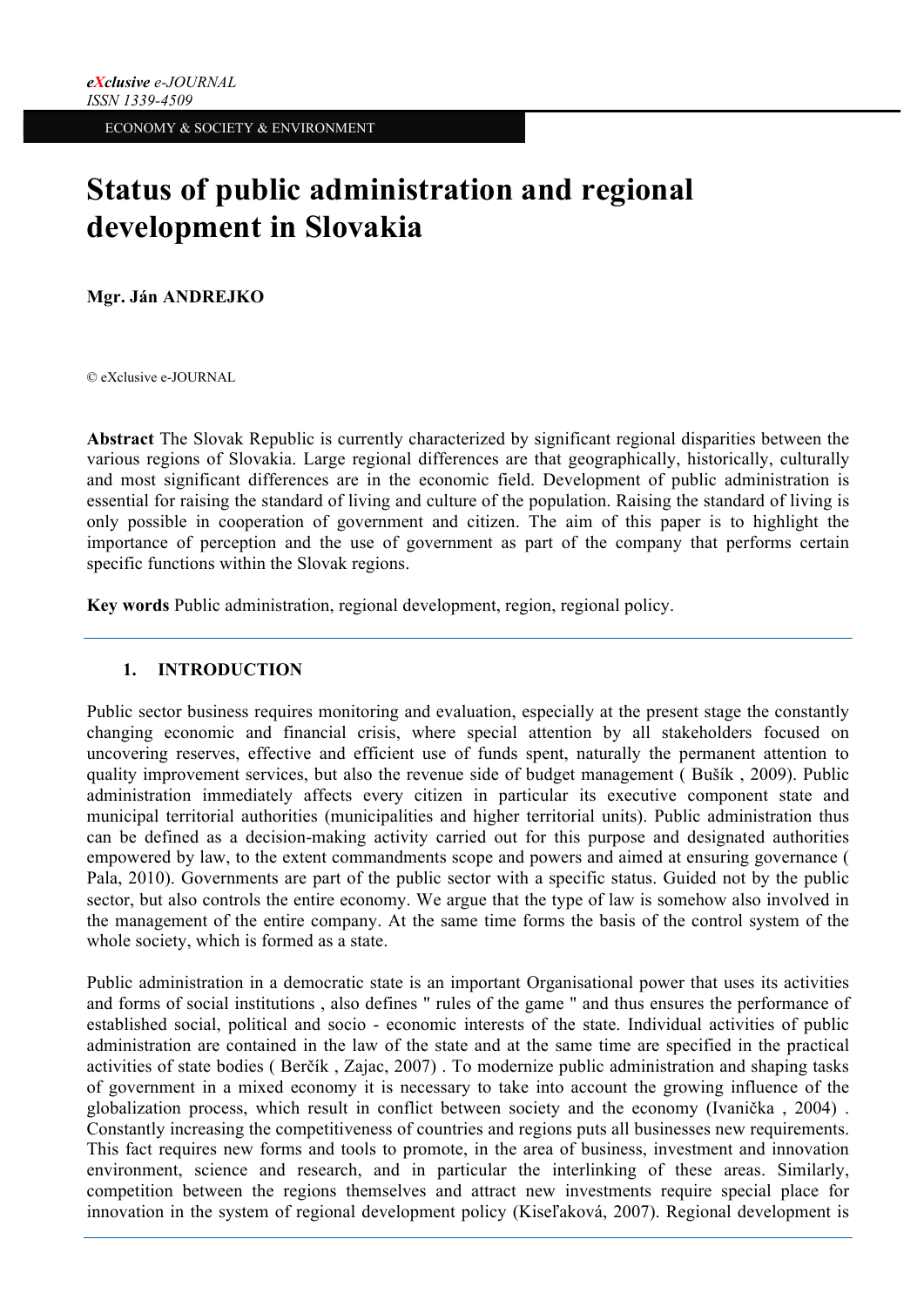directly related to the legislation of the country, as well as taking into account the importance of the development of the area governed by the National Development Plan supported by national legislation and EU regional policy (Bačík, Gbúrová , 2009).

## **2. THEORETICAL GOVERNMENT AND REGIONAL DEVELOPMENT**

The issue of regional development is very closely linked with the issue of regional policy, its basic orientation and manner of its practical application in specific regional contexts. In simplified terms, we could say that regional policy as such constitutes an active action to manage the process of economic development in different regions. Several authors point out that regional policy is focused the work of government (central, regional and local level) based on a dynamic and systematic development of the regions, the modification and the spatial structure of the national economy (traits Drobík , 2009).

Chądzyński et al. (2007 , p. 43-44 ) the term regional development indicate a steady rise in the economic potential of the regions and the systematic and continuous improvement of their competitiveness and living standards of its people, which also deserves to socio - economic development of the whole country. "In general, regional development includes economic and social processes in natural - social environment of the region , which should be used but also respecting options , assumptions and peculiarities of the region . Regional development can be seen as ensuring economic growth and social potential of the region whose use has lead to an increase in the standard of living of its people, to social and economic development of the country, with the maintenance of sustainable development ( Jánošová , 2010) .

Economic level of regions significantly affect the resources that act as a factor of regional development. These resources are organized into the following order according to their impact on the economy of regions ( Belajová , Fáziková , 2002) :

• localization companies and their frequency , sectoral structure and economic stability , intensity inside the regional economic ties and the type of organizational forms

• Natural resource regions, their availability and their degree of usability ,

• demographics assessed through qualitative and quantitative characteristics of the population and its movement , the population of the region performs both the labor market and the market for products and services ,

• direct and indirect effects of government economic policy , as well as regional policy and structural policy

• technical and social infrastructure in terms of complexity , quality and quantity , the technical infrastructure has an impact on meeting the needs of the population .

Bearers of development aid may not only domestic public and private, as well as international institutions . Financial security of regional development form ( Bucek , 2008) :

• the state budget and state funds , funds of the European Union ,

• Appropriations budget autonomous regions and municipal budgets,

- means of natural and legal persons ,
- loans
- the contributions of international organizations .

Public administration has its obligations not only to the population, but also the area in which the population lives and works. It is a relationship of permanent and purposeful effort to find his rational and efficient organization and utilization ( Bušík , 2009) . By Ivanička (2004 ) Economic globalization creates differentiation of large world , and therefore its destabilization . Large multinational companies create unlimited space, but social differentiation , which subsequently arises , calling for a different world order logic as well , and another type of rational function. Therefore, strong global movement that wants to revise the current course of globalization. This movement also asks recognize defining the role of the ordinary citizen and the state. Increasingly emerges the need for a new synergistic communicative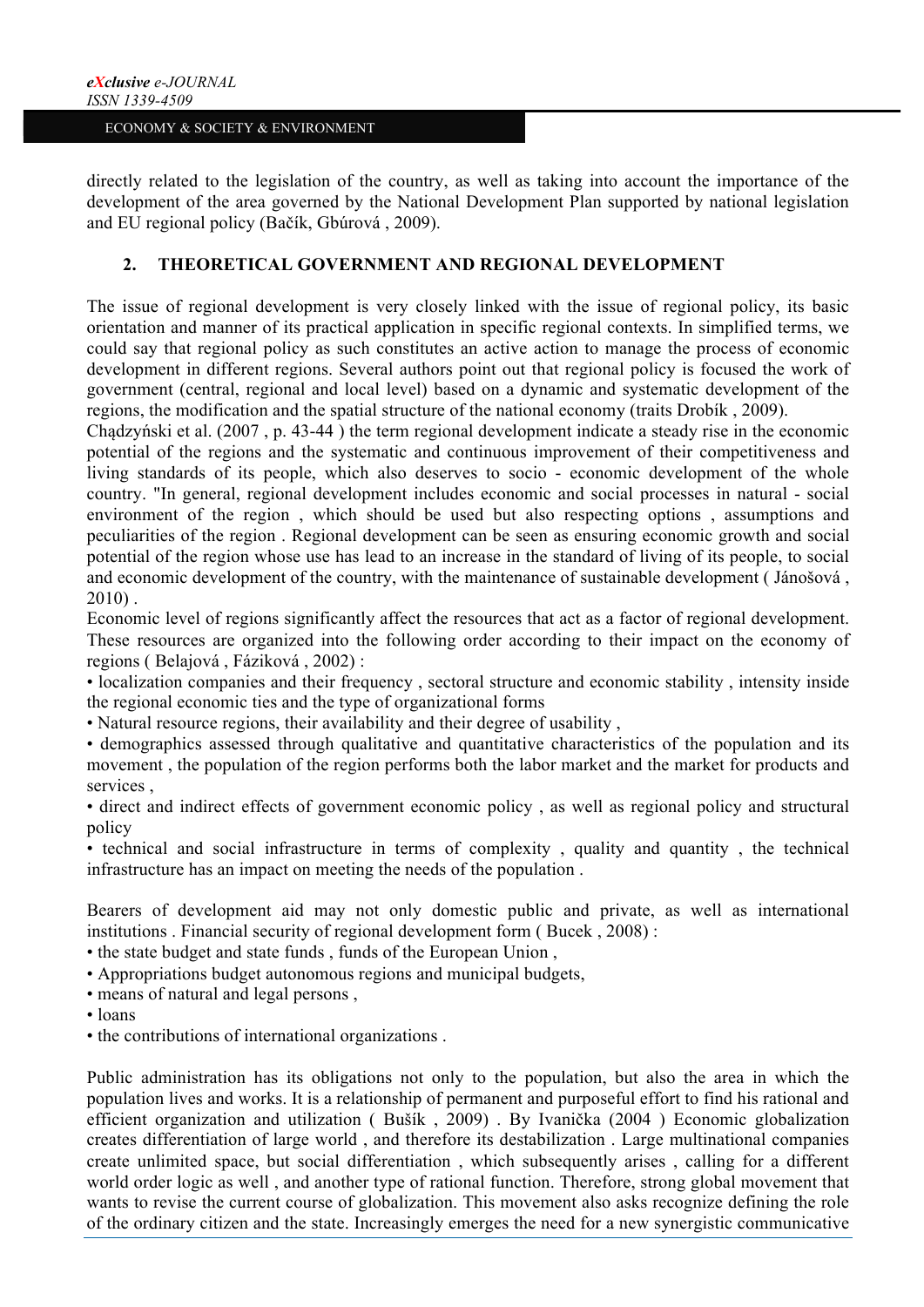world. From an organizational perspective, the government fully institutionalized. It is composed of a set of institutions that have laws specifically designated place in the division of public power, as well as in their own 3trukt [Re (offices and institutions). They have clearly defined substantive, territorial and functional scope, authority and responsibility. Institutionalization of government is an essential way to safeguard the citizen against abuse of public power and public administration fundamentally different from other segments of society (Pala, 2010).

Decentralization is one of the most important processes in relation to changes in the public sector after 1989. Precisely define this concept is very difficult because the conditions of different countries may have different name. Concept of decentralization in different countries may represent different processes. In general we can say that " ... on shifting public authority and responsibility for the execution of public functions from central government to regional, local , quasi- independent state established by the organization or the private sector. " (Pirošík et al. , 2004) . Decentralisation is therefore one of the most important processes in the public administration started in Slovakia after 1989. It has become an indispensable part of democratic change, and had a significant impact on the current form of Slovak public administration. Decentralization can greatly help to deepen the democratic character of the political system ( Krnáč , 2010) .

Economic or rather just the financial aspect of public administration dealing with public finances, so public expenditure. From an economic point of view the administration has a very specific position. On the one hand, it is one of the sectors of the national economy, and its achievements are counted in the gross domestic product. On the other hand, government institutions management system comprises not only the public sector but affects the whole society, also in the non-economic manifestations. In this sense, government is "above" all sectors and creates a "control system" of the whole community, formed in the state. An essential feature of effective state public sector balance and optimum. Complementary condition for this is that it must correspond to the fulfillment of public interest, and individuals are involved in public interest so that it either directly involved or may not impair its activity (Protection , 2001) .

## **3. NATURE AND IMPORTANCE OF GOVERNMENT AND REGIONAL POLICY IN SLOVAKIA**

From 1 January 2002, another level of local government, within the boundaries of administrative regions. In accordance with the Constitution is called the higher territorial unit - HTU. Public administration is therefore currently organized on three levels: country - region - municipality. Each level has its own elected representatives, tasks and responsibilities. Elected representatives of all three levels (National Council, local self-governments, city / municipal council) as well as mayors of cities / mayors and presidents of regional self-government are elected by universal, equal and direct suffrage by secret ballot for a period of four years. Since 1990 a separate model of public administration exists in Slovakia (government - territorial authorities), which operates on three levels: village - County - State (www.trencin.sk).

The Slovak Government has executive power. In accordance with the so-called. Competence Act, the individual ministries and other central government bodies of executive powers and responsibilities for the execution of state administration. The Ministry of Interior is also responsible for coordinating the local government within individual regions. Basic tasks of government are : economic policy, foreign policy, security policy, defense, civil defense , fire department , courts, prison , customs rights, currency , tax authorities (excluding local taxes ) , post offices, railway, highway system, I . grade, labor and employment services, higher education, selected medical, cultural and educational facilities, airfields ( with regional municipalities and regions ), planning, nature conservation and regional politics ( shared with municipalities and regions). Cities and towns their self-governing (original) powers and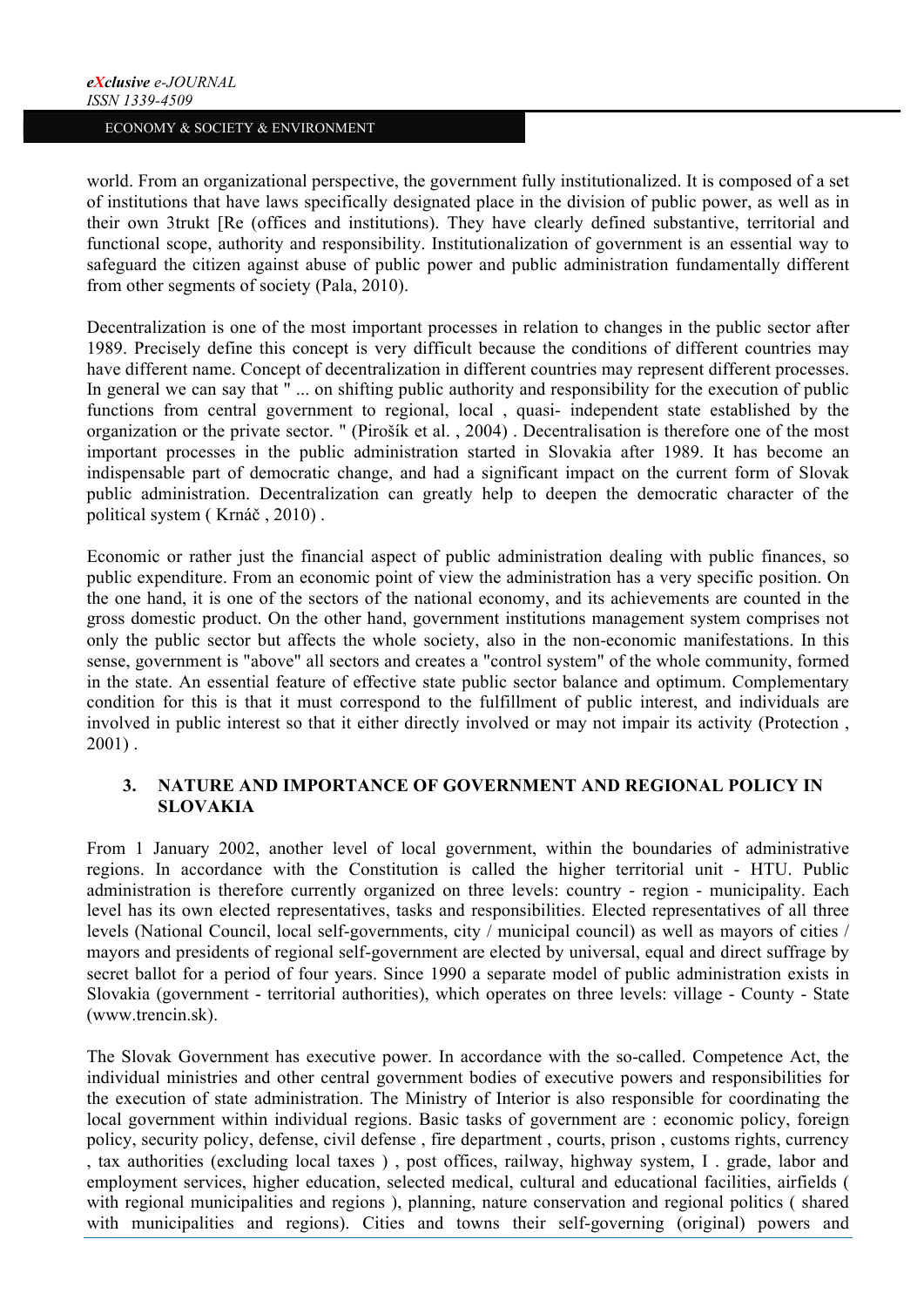responsibilities in their municipalities may issue generally binding regulations and opinions. The original powers (autonomous operation) include: local roads, public transport, public spaces, greenery, cleanliness, nature and the environment, water management, municipal waste, urban planning, local development, housing, pre-school and school facilities, restrooms, clinics, some hospitals, culture, certification of documents, some offenses, local police, collection of local taxes and fees, participation in regional plans. In selected areas, where it is advantageous for the state, the municipalities entrusted the devolved powers of government. It is a registrar offices, building code and parts of competences in education. These tasks are performed on behalf of the state, the state is responsible for the management and quality of service and financing of these tasks ( www.trencin.sk ).

Since the early 70 20 years century in the EU classification system is used territorial statistical units known by the acronym NUTS (Nomenclature of French des Unités Territoriales Statistigue) developed by Eurostat, which was created in order to subdivide the territory of the EU territorial units lower hierarchical range, than are the nation states, and to the needs of the territorial scope of regional statistics. NUTS system is based on a five step hierarchical classification , with three levels relate to the regional level ( NUTS 1 and NUTS 3 ) and two at the local level ( NUTS 4 and NUTS 5 ) (Freedom, 2006) .

V within Slovakia, there are so-called parallel model in which the government fully separate, individual elements of public administration. In other countries it may be called an integrated model of public administration, in which some public administrations simultaneously state administration bodies and local government bodies. According to the classification of territorial units for statistics introduced EROSTATOM, three regional and two local levels. Whole territory of the Slovak Republic is defined as a NUTS 1, NUTS 2 regions consist of two to three NUTS 3 NUTS 3 units are the individual regions. Local levels are LAU 1, consisting of the districts and LAU 2 by the communes .

Territorial administrative units (www.nsrr.sk :

- NUTS 1 whole territory of the Slovak Republic combined NUTS 2)
- NUTS 2 regions combined (4 territorial units),
- NUTS 3 higher territorial units (8 regions),
- NUTS 4 districts (79 districts),
- NUTS 5 municipalities (2,930 municipalities, including the city of Bratislava and Kosice).

Associated regions (clusters of regions) - NUTS 2:

- Bratislava Bratislava region,
- West Slovakia the territory of Trnava, Trenčín and Nitra,
- Central Slovakia Žilina and Banská territory of the region,
- Eastern Slovakia the Prešov and Košice.
- Higher territorial units (regions) NUTS 3:
- Bratislava region defined area 8 districts, the county seat of Bratislava,
- Scotland defined area 7 districts, the county seat of Trnava,
- Trenčín defined area 9 districts, the county seat is Trenton,
- Nitra region defined area 7 districts, the county seat of Nitra,
- Žilina Region defined area 11 districts, county seat of Zilina,
- Banska Bystrica Region defined area 13 districts, the county seat of Banska Bystrica,
- Presov Region defined area 13 districts, the county seat is accurate,
- Košice region defined area 11 districts, the county seat is Košice .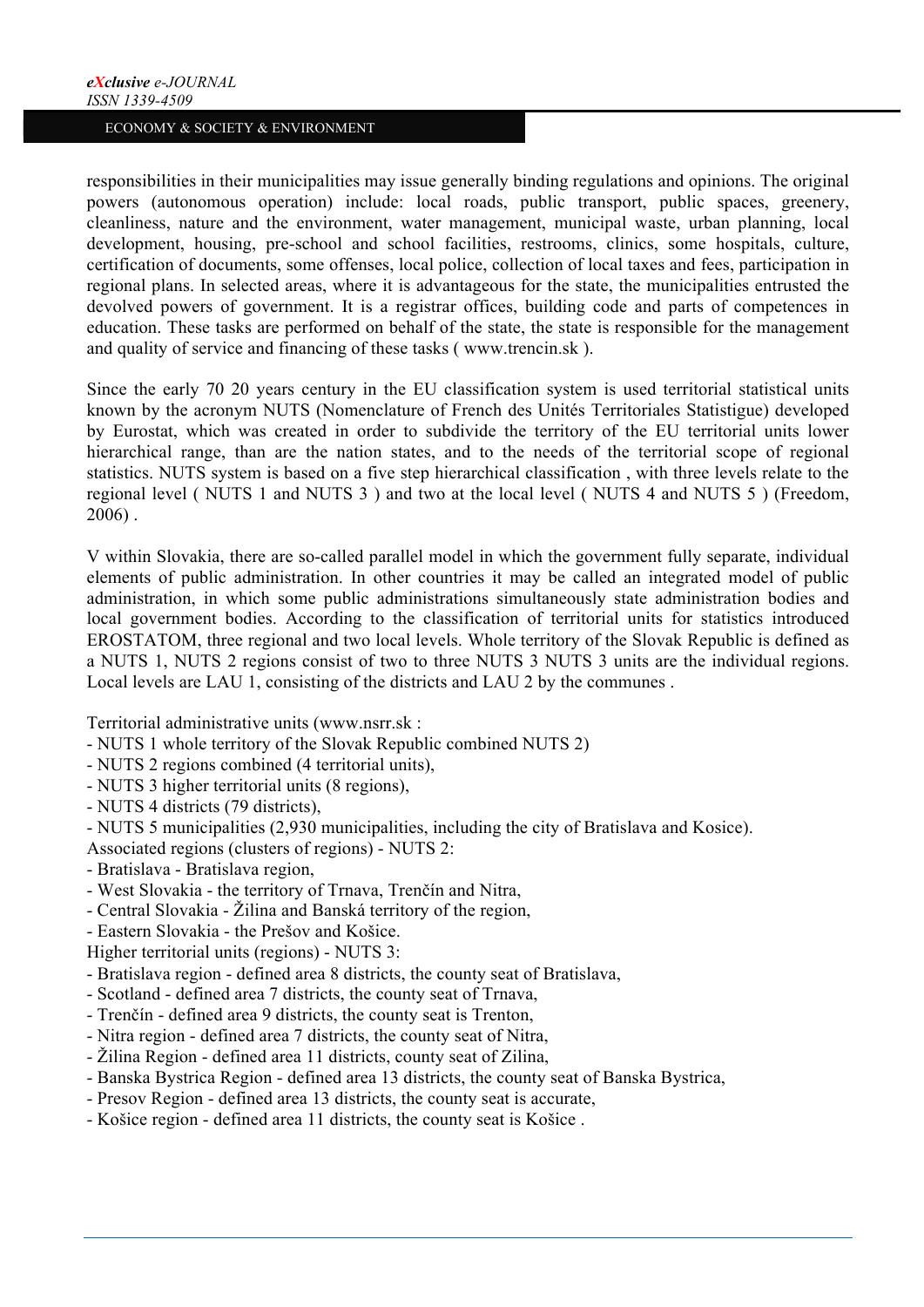

Source: www.trencin.sk

Public expenditure represents "strongly" an observed variable even within the EU and are also certain measure, a barometer of economic efficiency. Public administration is undoubtedly complicated legal, economic, political, social and cultural phenomenon. It is a historical category, not only as a comprehensive system, but also in the form of activities, ie highly sophisticated activity of specific professional bodies. Therefore, there is a diversity of individual systems of government, whether in the EU or even in the broader dimension (Bušík, 2009).

# **4. CONCLUSION**

In its conclusion, we can say that the position of the general government in national economic context and its constant modernization creates wide issue, which is currently beyond the borders of the country -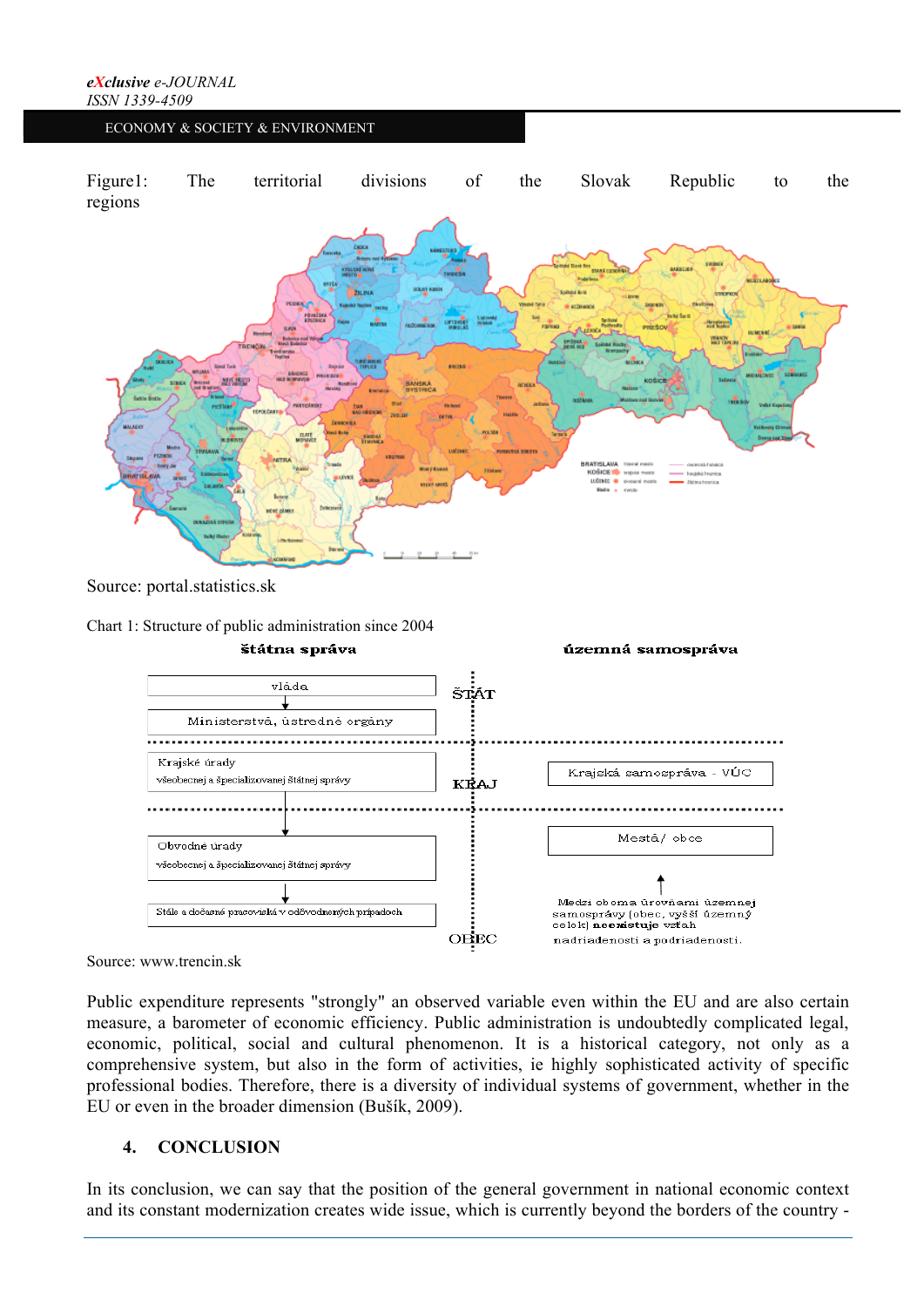region. Public administration has to be seen as part of the social system, responding to the impact of globalization and the challenges arising from the globalization process. By Paľo (2010) quite a serious problem still remains weak application of new management methods in public administration, as well as the absence of effective control methods in the public sector. Prediction and management of the plan depends mainly on the people, their creativity and professionalism. The government creates room for individual central government authorities, which would aim to create organizational and methodological framework conditions for development initiatives in the organizations administrative structures.

### **References**

- 1. BAČÍK, R. GBUROVÁ, J. 2010. Postavenie a význam verejnej správy v regionálnom rozvoji. Postavenie a význam verejnej správy v regionálnom rozvoji. In *Elektronický zborník z medzinárodnej vedeckej konferencie "Decentralizácia a efektívnosť verejnej správy v podmienkach regiónov EU – Teória a prax verejnej politiky v SR."* Banská Bystrica: Univerzita Mateja Bela, Fakulta politických vied a medzinárodných vzťahov, 2010. ISBN 978-80-557-0088-5, s. 16-22.
- 2. BELAJOVÁ, A. FÁZIKOVÁ, M. 2002. *Regionálna ekonomika*. Nitra: Slovenská poľnohospodárska univerzita v Nitre, 2002. 187 s. ISBN 80-8069-007-3.
- 3. BERČÍK, P. KRÁLIK, J. 2007. *Základy verejnej správy I.* Bratislava: Ministerstvo vnútra SR, 2007. ISBN 978-80-8054-400-3.
- 4. BUČEK, M. a kol. 2008. *Regionálny rozvoj, novšie teoretické koncepcie.* Bratislava: Ekonomická univerzita v Bratislave, Národohospodárska fakulta, 2008. 270 s. ISBN 978-80-225-2542-8.
- 5. BUŠÍK, J. 2009. Manažment, marketing a efektívnosť vo verejnej správe. In *Zborník z medzinárodnej vedeckej konferencie "Decentralizácia a efektívnosť verejnej správy v podmienkach regiónov EU."* Banská Bystrica: Univerzita Mateja Bela, Fakulta politických vied a medzinárodných vzťahov, 2009. ISBN 978-80-8083-837-9.
- 6. CHADZYŃSKI, J. NOWAKOWSKA, A. PRZYGODZKI, Z. 2007. *Region i jego rozwój w warunkach globalizacji*. Warszava : CeDeWu, 2007. 252 s. ISBN 9788360089712.
- 7. GBUROVÁ, J. 2009. Uplatnenie verejnej správy v rozvíjajúcich sa regiónoch EÚ. In *Zborník z medzinárodnej vedeckej konferencie "Decentralizácia a efektívnosť verejnej správy v podmienkach regiónov EÚ."* Banská Bystrica: Univerzita Mateja Bela, Fakulta politických vied a medzinárodných vzťahov, 2009. ISBN 978-80-8083-836-2.
- 8. IVANIČKA, K. 2004. *Globalistika – poznávanie a riešenie problémov súčasného sveta.* Bratislava: IURA Edition, 2004. ISBN 80-8078-028-5.
- 9. JÁNOŠOVÁ, D. 2010. Špecifiká regionálneho marketingu. In. *Špecifiká regionálneho a neziskového marketingu*: *Zborník z medzinárodnej vedeckej konferencie*. Trnava: Univerzita sv. Cyrila a Metoda v Trnave, 2010. s.71. ISBN 978-80-8105-217-0.
- 10. KISEĽAKOVÁ, D. 2007. Východiska budovania znalostnej ekonomiky na Slovensku a v regióne Prešov. In *Znalostné determinanty regionálneho rozvoja: súbor vedeckých štúdií projektu VEGA č. 1/4638/07 a Centra excelentnosti výskumu kognícií – CEVKOG/Róbert Štefko (ed.).* Prešov: Fakulta manažmentu Prešovskej univerzity, 2007, s. 25. ISBN 978-80-8068-695-6.
- 11. KRNÁČ, P. 2010. Decentralizácia a jej vplyv na demokratický charakter štátu. In *Elektronický zborník z medzinárodnej vedeckej konferencie "Decentralizácia a efektívnosť verejnej správy v podmienkach regiónov EU – Teória a prax verejnej politiky v SR."* Banská Bystrica: Univerzita Mateja Bela, Fakulta politických vied a medzinárodných vzťahov, 2010. ISBN 978-80-557-0088-5.
- 12. OCHRANA, F. a kol. 2005. *Veřejné výdajové programy a jejich efektivnosti.* Praha: Eurolex Bohemia s.r.o., 2005. ISBN 80-86861-77-5.
- 13. PAĽA, J. 2010. Postavenie verejnej správy v hospodárskom kontexte v podmienkach SR. In *Elektronický zborník z medzinárodnej vedeckej konferencie "Decentralizácia a efektívnosť verejnej správy v podmienkach regiónov EU – Teória a prax verejnej politiky v SR."* Banská Bystrica: Univerzita Mateja Bela, Fakulta politických vied a medzinárodných vzťahov, 2010. ISBN 978-80-557-0088-5.